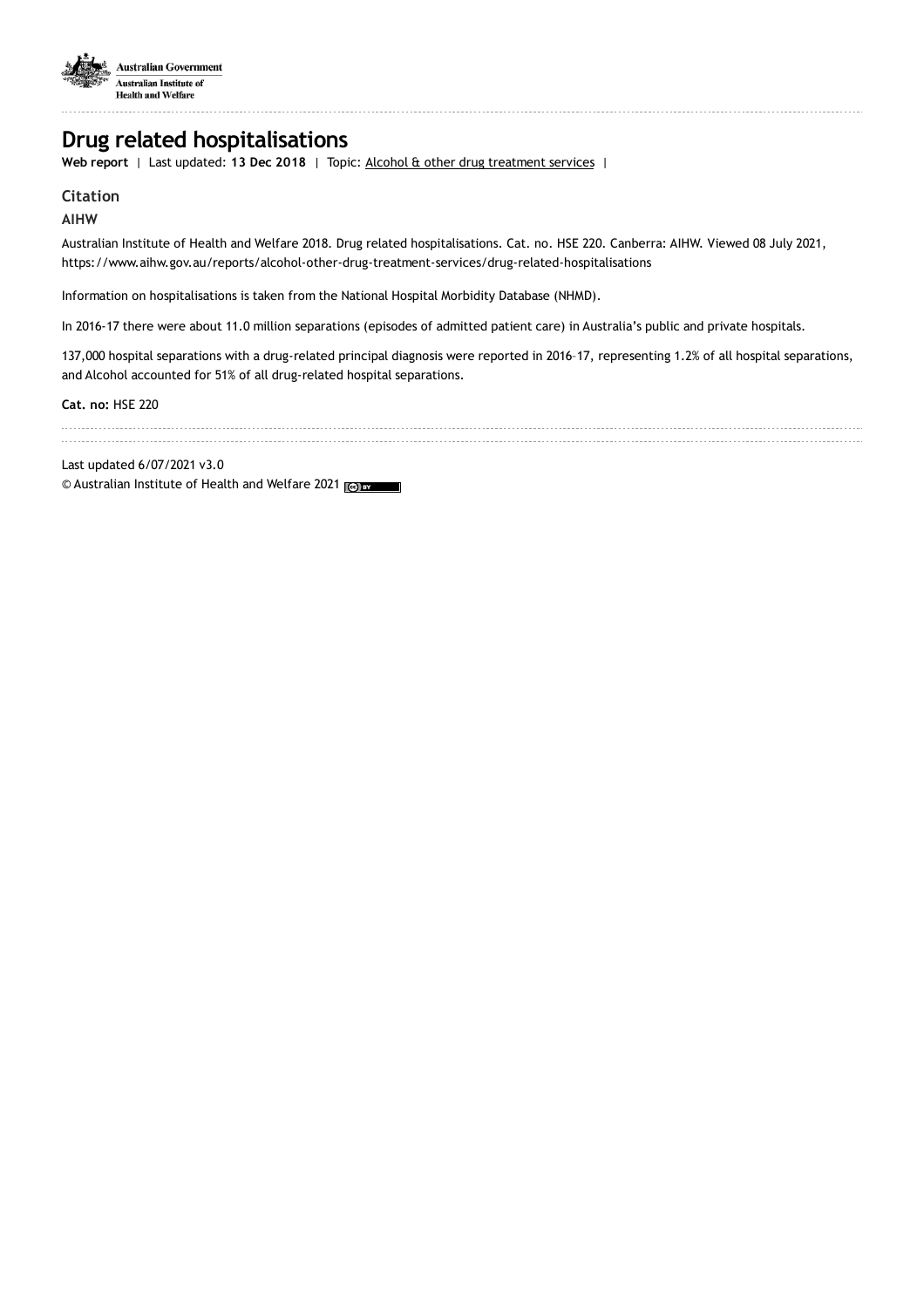

# **Content**

Information on hospitalisations is taken from the National Hospital Morbidity Database (NHMD). This database includes almost all public hospitals that provided data for the NHMD in 2016–17, with the exception being an early parenting centre in the Australian Capital Territory. Similarly, the majority of private hospitals also provided data for the NHMD, the exceptions being the private free-standing day hospital facilities in the Australian Capital Territory.

Further information can be found in Admitted patient care 2016-17: [Australian](https://www.aihw.gov.au/reports/hospitals/ahs-2016-17-admitted-patient-care/contents/table-of-contents) hospital statistics.

#### **Number of drug-related separations**

Drugs described in this section include legal, accessible drugs such as alcohol and tobacco, drugs that are available by prescription or over the counter, such as analgesics and antidepressants, and drugs that are generally not obtained through legal means, such as heroin and ecstasy. Therefore, a proportion of the separations reported here may result from harm arising from the therapeutic use of drugs, and this inclusion may mean the burden on the hospital system appears larger than expected.

In 2016–17:

- there were about 11.0 million separations (episodes of admitted patient care) in Australia's public and private hospitals
- about 137,000 hospital separations with a drug-related principal diagnosis were reported in 2016–17 (Table 1), representing 1.2% of all hospital separations, a similar proportion to previous years
- sedatives and hypnotics continued to account for the highest proportion of hospital separations with a drug-related principal diagnosis (59% of all such separations), with alcohol making up 87% of separations for sedatives and hypnotics
- on its own, alcohol accounted for 51% of all drug-related hospital separations
- of all separations with a drug-related principal diagnosis, 13% were for analgesics, with opioids (heroin, opium, morphine and methadone) accounting for half of this group (6.3% of all drug-related separations)
- stimulants and hallucinogens, which includes cannabis, cocaine and methamphetamines, accounted for 16% of all separations where the principal diagnosis was drug-related
- overnight separations continued to be more common for drug-related treatment than same-day separations, accounting for 60% of all drug-related separations.

### **Definitions**

A **hospital separation** refers to a completed episode of admitted hospital care ending with discharge, death, transfer or a portion of a hospital stay beginning or ending in a change to another type of care (for example, from acute care to rehabilitation). The hospital separations data do not include episodes of non-admitted patient care provided in outpatient clinics or emergency departments. Patients in these settings may be admitted subsequently, with the care provided to them as admitted patients being included in the NHMD.

**Drug-related separations** refer to hospital care with selected principal diagnoses (that is, the diagnosis established to be chiefly responsible for occasioning an episode of admitted patient care) of substance-use disorder or harm (all forms of harm, for example, accidental, intended or self-inflicted) due to selected substances. Hospital separations where the diagnosis of drug-related harm or disorder is additional to the principal diagnosis such as problems related to certain chronic conditions caused by the use of drugs like tobacco and alcohol have been excluded.

**Separations** can be either **same-day** (where the patient is admitted and separated on the same day) or **overnight** (where the patient is admitted to hospital and separates on a different date).

#### **Table 1: Hospital separations by drug-related principal diagnosis and duration, 2016–17**

| Drug-related principal<br>diagnosis               | Same-day<br>separations:<br>number | Same-day<br>separations:<br>per cent | Overnight<br>separations:<br>number | Overnight<br>separations:<br>per cent | <b>Total</b><br>separations:<br>number | <b>Total</b><br>separations:<br>per cent |
|---------------------------------------------------|------------------------------------|--------------------------------------|-------------------------------------|---------------------------------------|----------------------------------------|------------------------------------------|
| Analgesics                                        |                                    |                                      |                                     |                                       |                                        |                                          |
| Opioids (includes opium,<br>heroin and methadone) | 3,003                              | 5.5                                  | 5,612                               | 6.8                                   | 8,615                                  | 6.3                                      |
| Non-opioid analgesics<br>(includes paracetamol)   | 2,710                              | 5.0                                  | 6,434                               | 7.8                                   | 9,144                                  | 6.7                                      |
| Total analgesics                                  | 5,713                              | 10.5                                 | 12,046                              | 14.5                                  | 17,759                                 | 12.9                                     |
| Sedatives and hypnotics                           |                                    |                                      |                                     |                                       |                                        |                                          |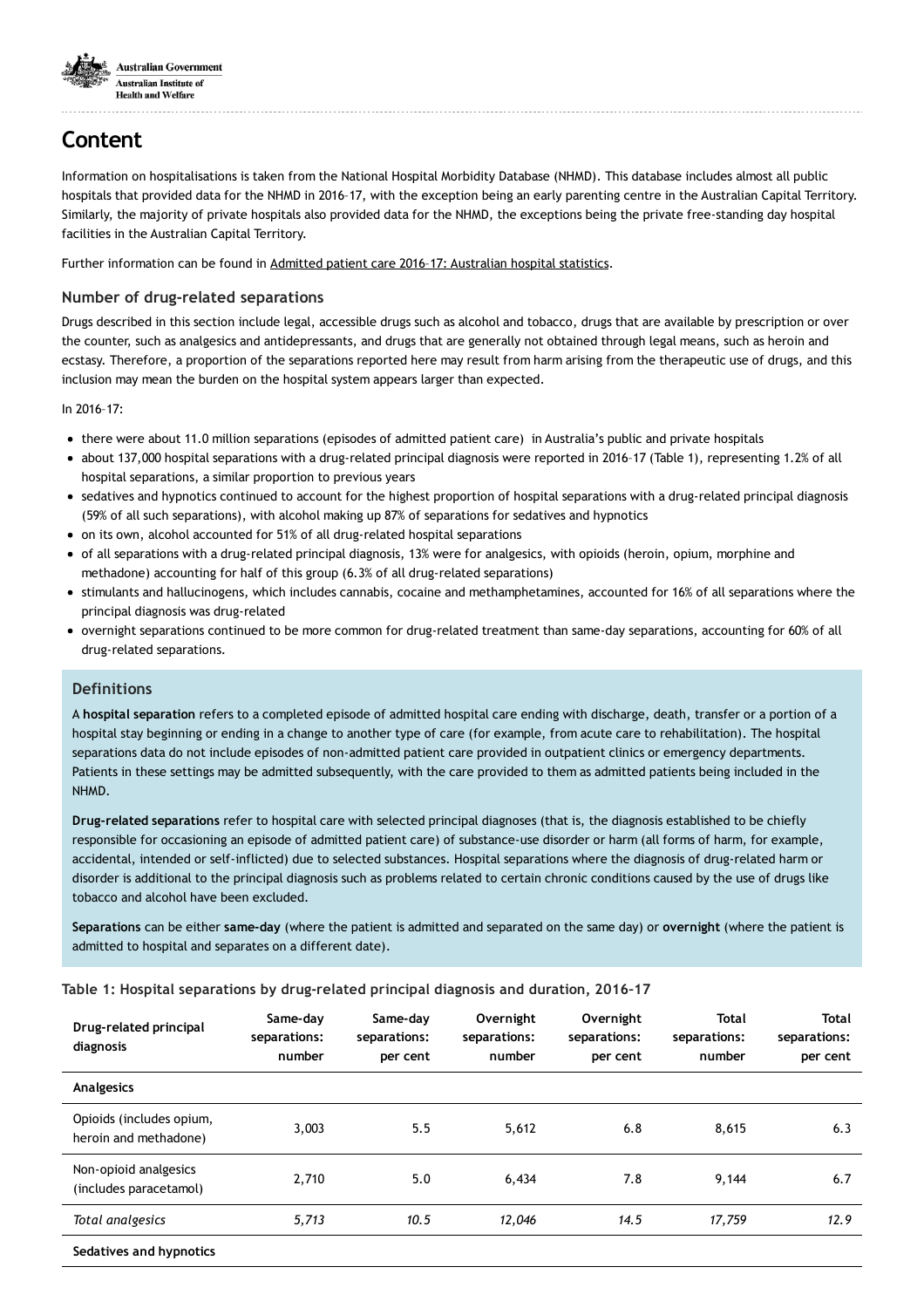| Alcohol                                                             | 31,883 | 58.6  | 38,128 | 46.0  | 70,011  | 51.0  |
|---------------------------------------------------------------------|--------|-------|--------|-------|---------|-------|
| Other sedatives and<br>hypnotics                                    | 3,716  | 6.8   | 6,698  | 8.1   | 10,414  | 7.6   |
| Total sedatives and<br>hypnotics                                    | 35,599 | 65.5  | 44,826 | 54.1  | 80,425  | 58.6  |
| <b>Stimulants and hallucinogens</b>                                 |        |       |        |       |         |       |
| Cannabinoids (includes<br>cannabis)                                 | 1,998  | 3.7   | 4,304  | 5.2   | 6,302   | 4.6   |
| Hallucinogens (includes<br>LSD and ecstasy)                         | 142    | 0.3   | 197    | 0.2   | 339     | 0.2   |
| Cocaine                                                             | 518    | 1.0   | 300    | 0.4   | 818     | 0.6   |
| Tobacco and nicotine                                                | 29     | 0.1   | 67     | 0.1   | 96      | 0.1   |
| Methamphetamines                                                    | 2,145  | 3.9   | 6,507  | 7.9   | 8,652   | 6.3   |
| Other amphetamines                                                  | 2,066  | 3.8   | 3,588  | 4.3   | 5,654   | 4.1   |
| Other stimulants                                                    | 109    | 0.2   | 282    | 0.3   | 391     | 0.3   |
| Total stimulants and<br>hallucinogens                               | 7,007  | 12.9  | 15,245 | 18.4  | 22,252  | 16.2  |
| Antidepressants and<br>antipsychotics                               | 2,721  | 5.0   | 6,569  | 7.9   | 9,290   | 6.8   |
| <b>Volatile solvents</b>                                            | 438    | 0.8   | 437    | 0.5   | 875     | 0.6   |
| Other and unspecified drugs of concern                              |        |       |        |       |         |       |
| Multiple drug use                                                   | 2,505  | 4.6   | 2,671  | 3.2   | 5,176   | 3.8   |
| Unspecified drug use<br>and other drugs not<br>elsewhere classified | 79     | 0.1   | 295    | 0.4   | 374     | 0.3   |
| Total other and<br>unspecified drugs of<br>concern                  | 2,584  | 4.8   | 2,966  | 3.6   | 5,550   | 4.0   |
| <b>Total</b>                                                        | 54,371 | 100.0 | 82,832 | 100.0 | 137,203 | 100.0 |

*Note:* Separations with a care type of 'Newborn' (without qualified days), and records for 'Hospital boarders' and 'Posthumous organ procurement' have been excluded.

*Source:* AIHW analysis of the NHMD 2016–17.

#### **Trends in drug-related separations**

The total number of drug-related hospital separations has increased from 111,910 in 2012–13 to 137,203 in 2016–17, an increase of 23%. At the same time, total hospital separations have increased, with drug-related hospital separations consistently making up about 1% of all hospital separations across this 5-year period.

Alcohol was the drug-related principal diagnosis with the highest number of hospital separations across the 5-year period from 2012–13 to 2016–17, with the number of separations increasing from 62,359 to 70,011 in that time. Over the same period, there was a notable increase regarding methamphetamine drug-related principal diagnosis, rising from 1.6% of all drug-related principal diagnoses in 2012–13 to 6.3% of all drug-related principal diagnoses in 2016–17 (Table 2).

|  |  |  |  |  | Table 2: Hospital separations by drug-related principal diagnosis, 2012-13 to 2016-17 |
|--|--|--|--|--|---------------------------------------------------------------------------------------|
|--|--|--|--|--|---------------------------------------------------------------------------------------|

| Drug of concern | $2012 - 13$ | 2013-14 | 2014-15 | 2015-16 | 2016-17 |
|-----------------|-------------|---------|---------|---------|---------|
| Analgesics      |             |         |         |         |         |
| Opioids         | 7.438       | 8,153   | 8,365   | 8.904   | 8,615   |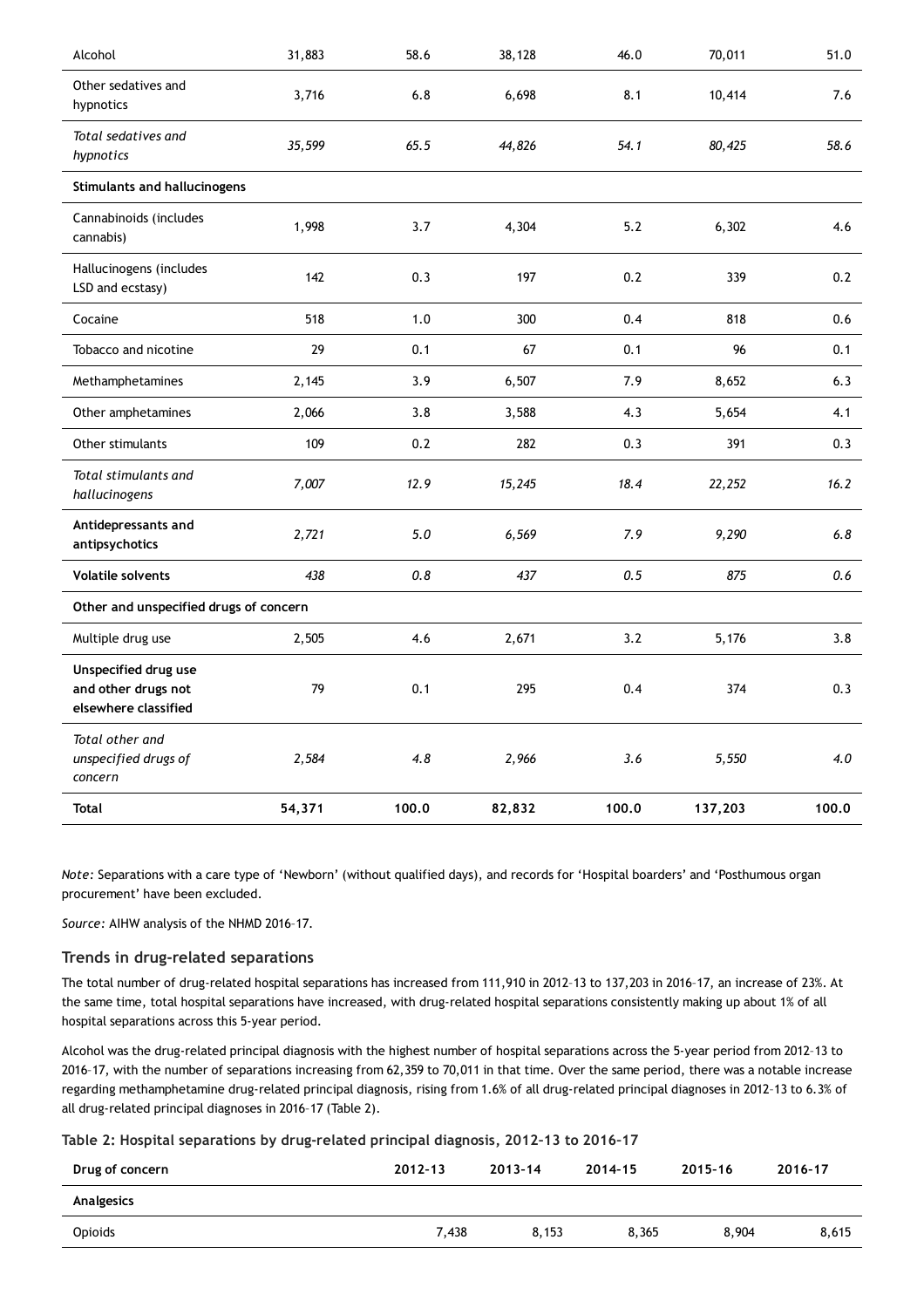| Non-opioid analgesics                                            | 7,525   | 7,301   | 7,579   | 8,545   | 9,144   |
|------------------------------------------------------------------|---------|---------|---------|---------|---------|
| Sedatives and hypnotics                                          |         |         |         |         |         |
| Alcohol                                                          | 62,359  | 64,248  | 65,701  | 68,239  | 70,011  |
| Other sedatives and hypnotics                                    | 8,919   | 8,717   | 9,173   | 9,857   | 10,414  |
| <b>Stimulants and hallucinogens</b>                              |         |         |         |         |         |
| Cannabinoids                                                     | 4,314   | 4,991   | 5,550   | 6,020   | 6,302   |
| Hallucinogens                                                    | 215     | 214     | 241     | 263     | 339     |
| Cocaine                                                          | 444     | 523     | 827     | 776     | 818     |
| Tobacco and nicotine                                             | 60      | 84      | 77      | 72      | 96      |
| Methamphetamines                                                 | 1,741   | 2,782   | 4,612   | 7,762   | 8,652   |
| Other amphetamines                                               | 4,644   | 5,055   | 6,765   | 7,302   | 5,654   |
| Other stimulants                                                 | 400     | 434     | 377     | 413     | 391     |
| Antidepressants and antipsychotics                               | 7,924   | 7,827   | 8,264   | 9,104   | 9,290   |
| <b>Volatile solvents</b>                                         | 805     | 884     | 901     | 818     | 875     |
| Other and unspecified drugs of concern                           |         |         |         |         |         |
| Multiple drug use                                                | 4,580   | 4,564   | 5,294   | 5,649   | 5,176   |
| Unspecified drug use and other drugs not<br>elsewhere classified | 299     | 256     | 295     | 352     | 374     |
| Fetal and perinatal conditions                                   | 27      | 27      | 26      | 5       | 12      |
| <b>Total</b>                                                     | 111,910 | 116,337 | 124,483 | 135,001 | 137,203 |

#### *Notes*

- 1. Crude rate is based on the Australian estimated resident population as at 31 December of the reference year.
- 2. Changes to the Australian Coding Standard for Rehabilitation (ACS 2104), introduced from 1 July 2015 in the 9th edition of ICD-10-AM mean that Z50.- Care involving the use of rehabilitation procedures (which was previously required to be coded as the principal diagnosis) is now an 'Unacceptable principal diagnosis'. The change to the ACS means that the 'reason' for rehabilitation will now be identified using the principal diagnosis (rather than as the first additional diagnosis). This change has had minimal impact on separations related to a drug-related principal diagnosis.
- 3. Separations with a care type of 'Newborn' (without qualified days), and records for 'Hospital boarders' and 'Posthumous organ procurement' have been excluded

*Source:* AIHW analysis of the National Hospital Morbidity Database 2016–17.

#### **Hospital separations data**

The hospital separation data included in this report were extracted from the AIHW National Hospital Morbidity Database using a selection of codes from the International statistical classification of diseases and related health problems, 10th revision, Australian modification 9th edition (ICD-10-AM) (see Table 3).

|  |  |  |  | Table 3: Relationship between the drug of concern and the ICD-10-AM codes |
|--|--|--|--|---------------------------------------------------------------------------|
|--|--|--|--|---------------------------------------------------------------------------|

| Drug of concern identified in principal diagnosis                   | ICD-10-AM codes                                                                         |
|---------------------------------------------------------------------|-----------------------------------------------------------------------------------------|
| Analgesics Opioids (includes heroin, opium, morphine and methadone) | F11.0-11.9, T40.0-40.4                                                                  |
| Non-opioid analgesics (includes paracetamol)                        | F55.2, T39.0, T39.1, T39.3, T39.4,<br>T39.8, T39.9,                                     |
| Sedatives & hypnotics Alcohol (includes ethanol)                    | E52, F10.0-10.9, G31.2, I42.6, K29.2,<br>K70.0-70.9, K85.2, K86.0, T51.0-51.9,<br>Z71.4 |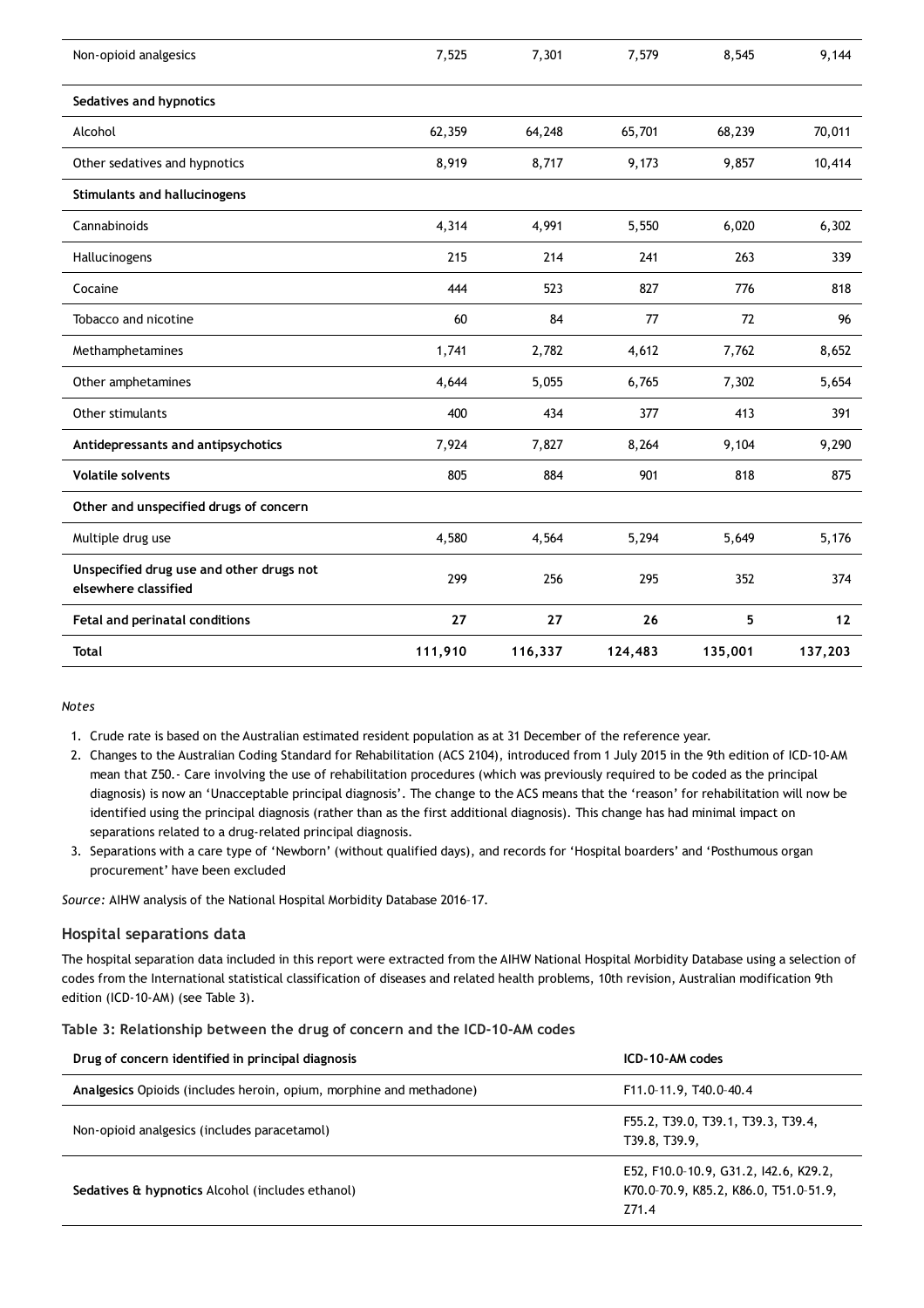Other sedatives and hypnotics (includes barbiturates and benzodiazepines; excludes ethanol) F13.0–13.9, T41.2, T42.3–42.8

| Stimulants and hallucinogens Cannabinoids (includes cannabis)                                                                                                                               | F12.0-12.9, T40.7                                                               |
|---------------------------------------------------------------------------------------------------------------------------------------------------------------------------------------------|---------------------------------------------------------------------------------|
| Hallucinogens (includes LSD)                                                                                                                                                                | F16.0-16.9, T40.8, T40.9                                                        |
| Cocaine                                                                                                                                                                                     | F14.0-14.9, T40.5                                                               |
| Tobacco and nicotine                                                                                                                                                                        | F17.0-17.9, T65.2, Z58.7, Z71.6                                                 |
| Other stimulants (includes amphetamines and caffeine)                                                                                                                                       | F15.0-15.9, T40.6, T43.6, T46.0, T46.3                                          |
| Antidepressants and antipsychotics Antidepressants and antipsychotics                                                                                                                       | F55.0, T43.0-43.5                                                               |
| <b>Volatile solvents Volatile solvents</b>                                                                                                                                                  | F18.0-18.9, T52.0-52.9, T53.0-9, T59.0,<br>T59.8                                |
| Other and unspecified drugs of concern Multiple drug use                                                                                                                                    | F19.0-19.9                                                                      |
| Unspecified drug use and other drugs not elsewhere classified (includes psychotropic drugs<br>not elsewhere classified; diuretics; anabolic and androgenic steroids and opiate antagonists) | F55.1, F55.3-6, F55.8, F55.9, N14.1-3,<br>T38.7, T43.8-9, T50.1-3, T50.7, Z71.5 |
| Fetal and perinatal related conditions Fetal and perinatal related conditions (includes<br>conditions caused by the mother's alcohol, tobacco or other drug addiction)                      | P04.2-4, Q86.0                                                                  |

*Note:* Data for 2016-17 were reported to the NHMD using the ICD-10-AM (9<sup>th</sup> edition).

#### **References**

- 1. ACCD (Australian Consortium for Classification Development) 2014. The International Statistical Classification of Diseases and Related Health Problems, 10th Revision, Australian Modification (ICD-10-AM)—9th edn.—tabular list of diseases, and Alphabetic index of diseases. Adelaide: Independent Hospital Pricing Authority.
- 2. ACCD 2015. The Australian Classification of Health Interventions (ACHI)—9th edn.—Tabular list of interventions, and Alphabetic index of interventions. Adelaide: Independent Hospital Pricing Authority.

Last updated 12/12/2018 v11.0 © Australian Institute of Health and Welfare 2021 [@] BY